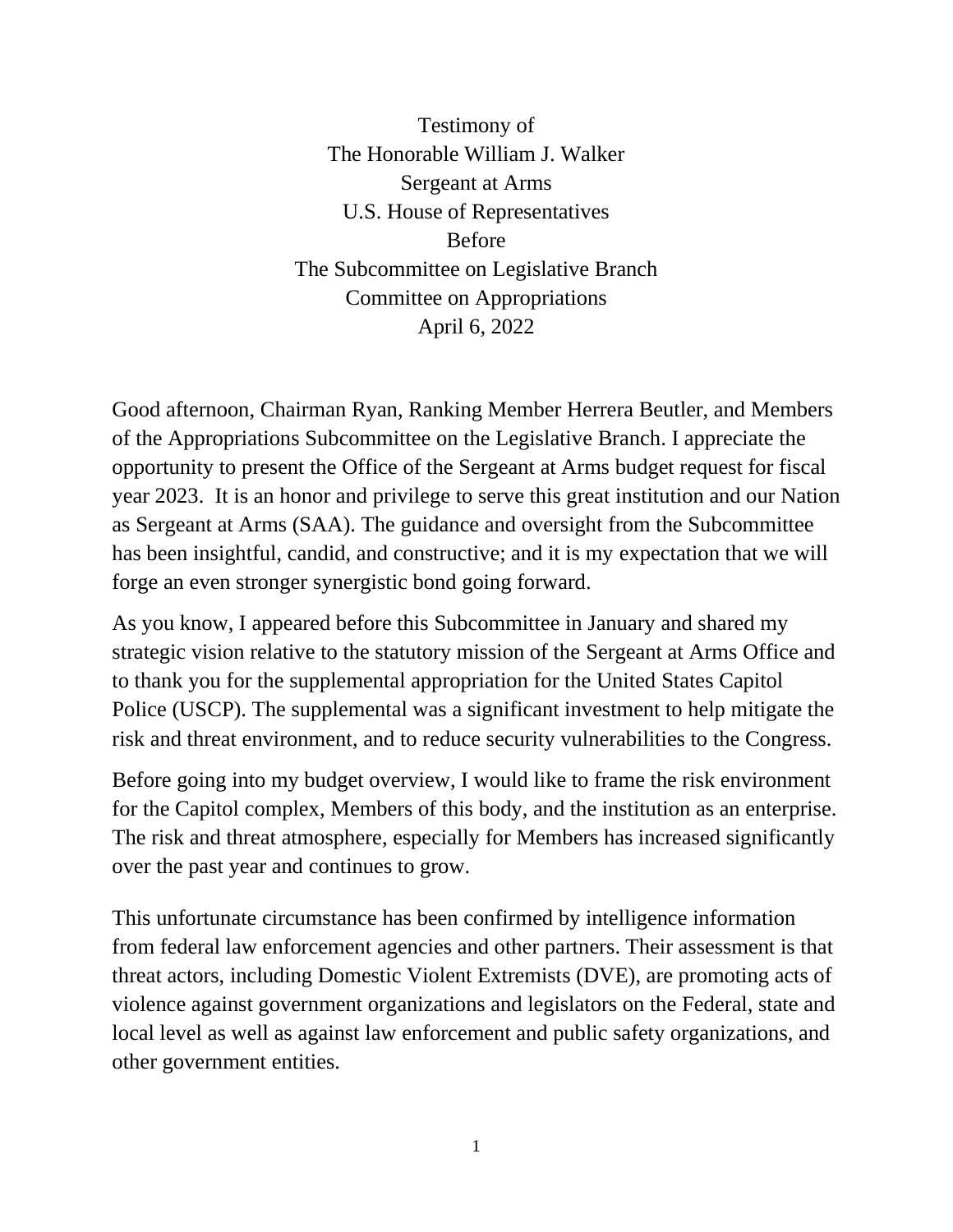In view of this growing threat, the Sergeant at Arms Fiscal Year 2023 budget request is \$38,793,000. This request includes \$16,558,000 to fund 168 Full Time Equivalent (FTE) positions plus 14 new FTE for a total of 182 FTE and \$22,235,000 for non-personnel items. The \$11,098,000 increase over the FY 2022 enacted budget is ascribed to additional personnel required to strengthen Sergeant at Arms staffing levels in addition to items essential to enhance the safety and security of this complex, Members, staff and all visitors.

This office has leveraged risk analysis to enhance our situational awareness and enable the Sergeant at Arms staff in partnership with the USCP, to develop comprehensive and seamless operational security plans. Because of the growing threats and directions of interest communications, we continue to focus on the "Five Dimensions" of Member security I noted in previous testimony before this Subcommittee.

These are:

- Member security on Capitol Grounds
- Member residential security
- Member travel security
- Special events in the Members' home districts
- Active threats against Members of Congress

Accordingly, I offer an overview of my FY 2023 budget request, highlighting some of the significant physical and other security measures and strategies that are ongoing or new. As noted, in my January testimony, dynamic security planning must be mission-critical with an integrated focus on a comprehensive security plan for the Congress. Some specific and important security initiatives that should be noted are as follows:

- Replacing Escape Hoods and Victim Rescue Units (VRU) that are at the end of their lifecycle.
- Providing access to a standard security package for Member residences.
- Strengthening the District Office Security Program including security systems installations, mail safety devices and periodic security briefings.
- Increased security awareness and threat mitigation briefings for District Law Enforcement Coordinators (LEC).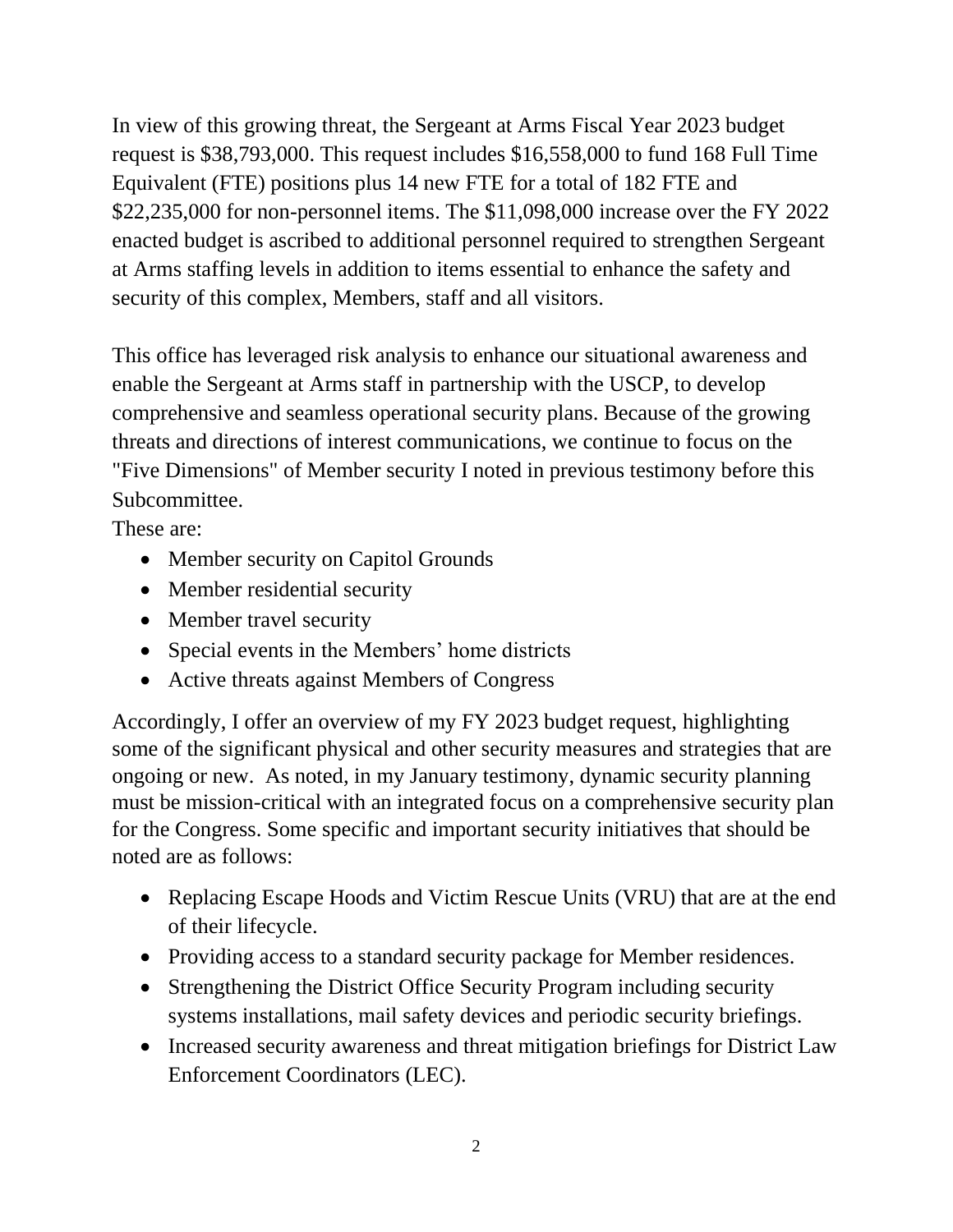- Emphasizing that LECs have the knowledge, skills, abilities, access and credibility to serve as a vital link between Members and their local law enforcement to ensure their security needs are met.
- I recommend that Members consider having former law enforcement professionals serve as LECs in their office.
- Procuring software to support emergency operations, conduct pre-event planning for evacuations, sheltering and specified internal relocation drills.
- Continuing the implementation of the Joint Audible Warning System (JAWS) being developed collaboratively with the Capitol Police Board and the USCP to replace the outdated annunciator system which will enhance the life safety notification system for the House.
- Continuing contracted services and rehired annuitants with security subject matter expertise to provide greater capability and capacity to effectively address the executive protection, intelligence, and special event security responsibilities of the Sergeant at Arms.
- The hiring of additional Sergeant at Arms staff to increase effectiveness in the following Sergeant at Arms divisions: Police Services, Emergency Management, Parking Security and Information Services.

As you may be aware, many Members receive threats and unusual direction of interest communications that understandably raise concerns for the Members, their families, and staff. The number of threatening communications has dramatically increased over the past several years and these threats have become more visceral and violent. For example, since January 2022 to date, there have been 1,811 threatening communications against Members of Congress. Furthermore in 2021, there were 9,625 investigations related to threatening communications against Members.

Accordingly, my office, specifically the Police Services Division, continues to proactively interface with Member offices to coordinate security for special events that take place off Capitol grounds including the Washington, D.C. area, their districts, or across the country. In 2021, my Police Services staff along with the USCP conducted 51 security awareness briefings for Member offices.

Since January 2022, Police Services has conducted 5 security awareness briefings. In 2021, Police Services' had 6,446 interactions with Member district offices and have 956 interactions to date this year. Accordingly, I am asking for six new FTEs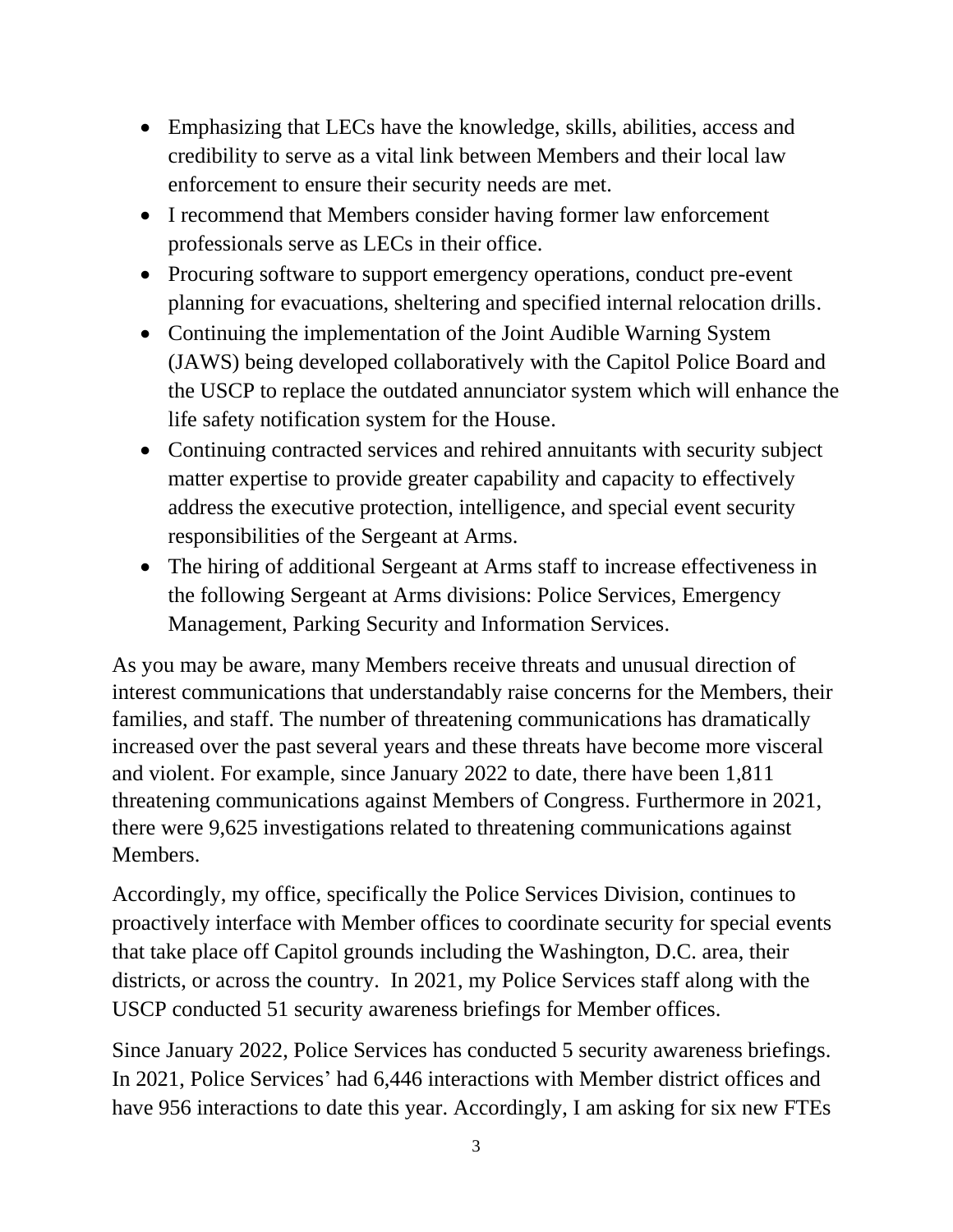to optimize this critically important division and better provide services to Members in both Washington, D.C. and in their districts.

When a Member office desires law enforcement support for an event, the Sergeant at Arms requests that USCP provide a security assessment. If the USCP security assessment determines that protection is warranted, then we work collaboratively with the USCP or other Federal, state and local law enforcement partners to ensure the protection is provided. Protective services can range from a notification to local law enforcement, to a USCP executive protection deployment.

My office will continue to coordinate with security experts, intelligence professionals, and leverage physical security counter measures to develop and maintain an optimal technical and operational security posture for the Capitol. These important physical and other security efforts continue to be coordinated with the AOC, the Senate Sergeant at Arms, the Chief of Police, as well as the committees of jurisdiction.

Lastly, Sergeant at Arms' FY 2023 budget request continues to support funding for staff travel, including advanced operational planning and other large-scale offcampus events attended by Members of Congress. Funding will continue to provide critical job-specific training for Sergeant at Arms staff in the areas of leadership and management, professional development, customer service, information technology, and emergency preparedness. Funding will continue to cover communication services for all divisions of the Sergeant at Arms, as well as general office printing, including printing of emergency preparedness brochures and District office security training materials.

In closing, the Sergeant at Arms' FY 2023 budget request has been prepared in the spirit of zero-based budgeting, without jeopardizing mission-critical services provided to the House community. Thank you once again for the opportunity to appear before you today. I am profoundly grateful for the Committee's unwavering support of our sincere efforts to preserve the delicate balance between necessary security measures and open access to the Capitol complex. Finally, let me thank my Sergeant at Arms staff for their hard work and commitment to excellence Along with the brave men and women of the USCP, other law enforcement and